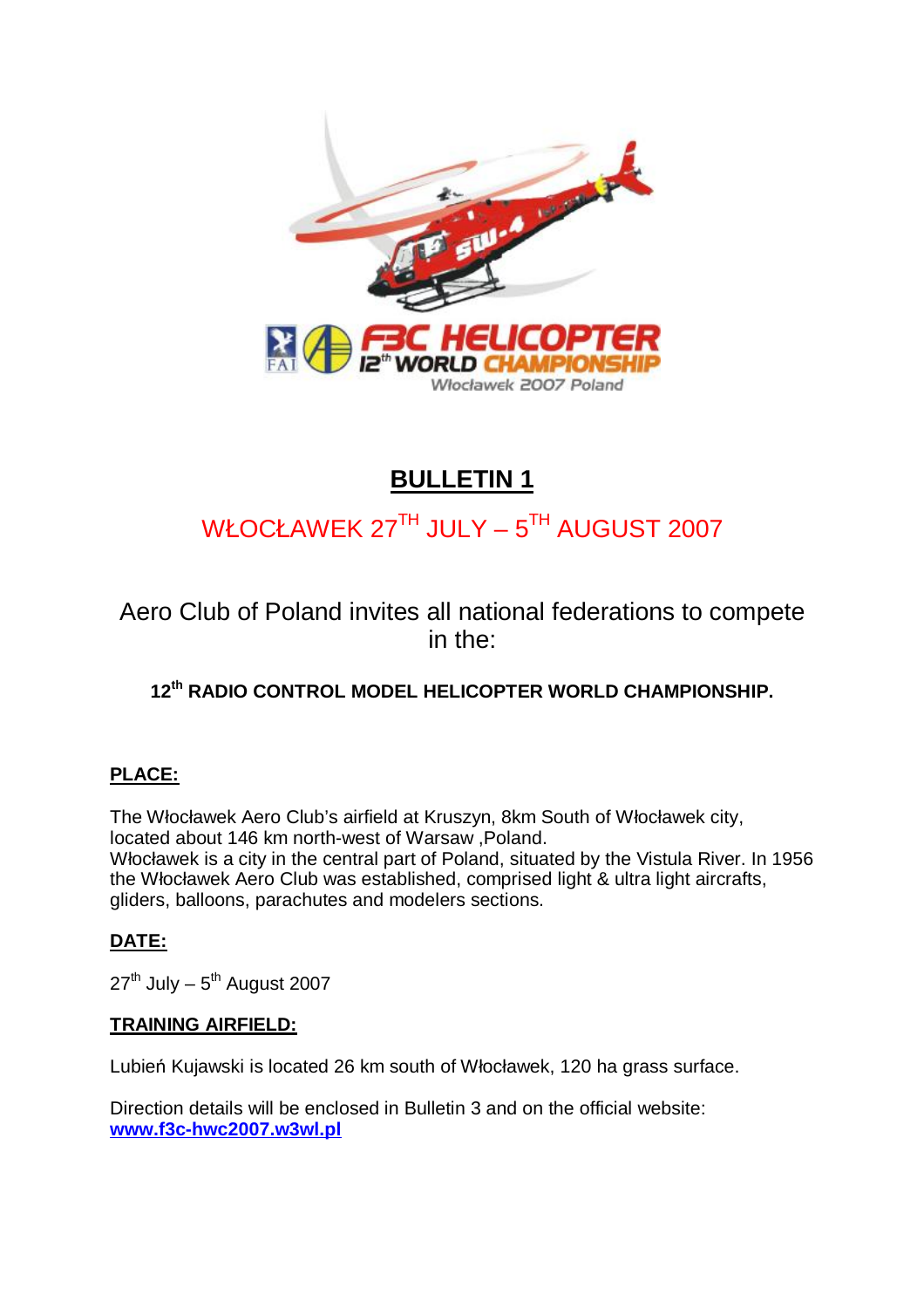# **FAI JURY**

| President      | Horace HAGEN             | <b>USA</b>     |
|----------------|--------------------------|----------------|
| <b>Members</b> | Georg BREINER            | <b>AUSTRIA</b> |
|                | <b>Ryszard WITKOWSKI</b> | <b>POLAND</b>  |

# **RESERVE JUDGE**

Andras REE HUNGARY

# **FAI JUDGES**

# **Line A**

| David        | <b>HARKFY</b>  | USA              |
|--------------|----------------|------------------|
| <b>Nick</b>  | <b>CSABAFY</b> | <b>AUSTRALIA</b> |
| Stefan       | <b>WOLF</b>    | <b>GERMANY</b>   |
| <b>Frits</b> | Van LAAR       | THE NETHERLANDS  |
| Dag          | <b>ECKHOFF</b> | <b>NORWAY</b>    |

# **Line B**

| <b>TAYA</b>      | <b>JAPAN</b>       |
|------------------|--------------------|
| <b>NOEL</b>      | <b>CANADA</b>      |
| <b>STRANDH</b>   | <b>SWEDEN</b>      |
| <b>SCHMITTER</b> | <b>SWITZERLAND</b> |
| <b>DITTMAYER</b> | <b>AUSTRIA</b>     |
|                  |                    |

# **RESERVE JUDGES**

| Yutaka              | <b>UEDA</b>   | <b>JAPAN</b>  |
|---------------------|---------------|---------------|
| Roger               | <b>LACOME</b> | <b>FRANCE</b> |
| Lucia Della TOFFOLA |               | <b>ITALY</b>  |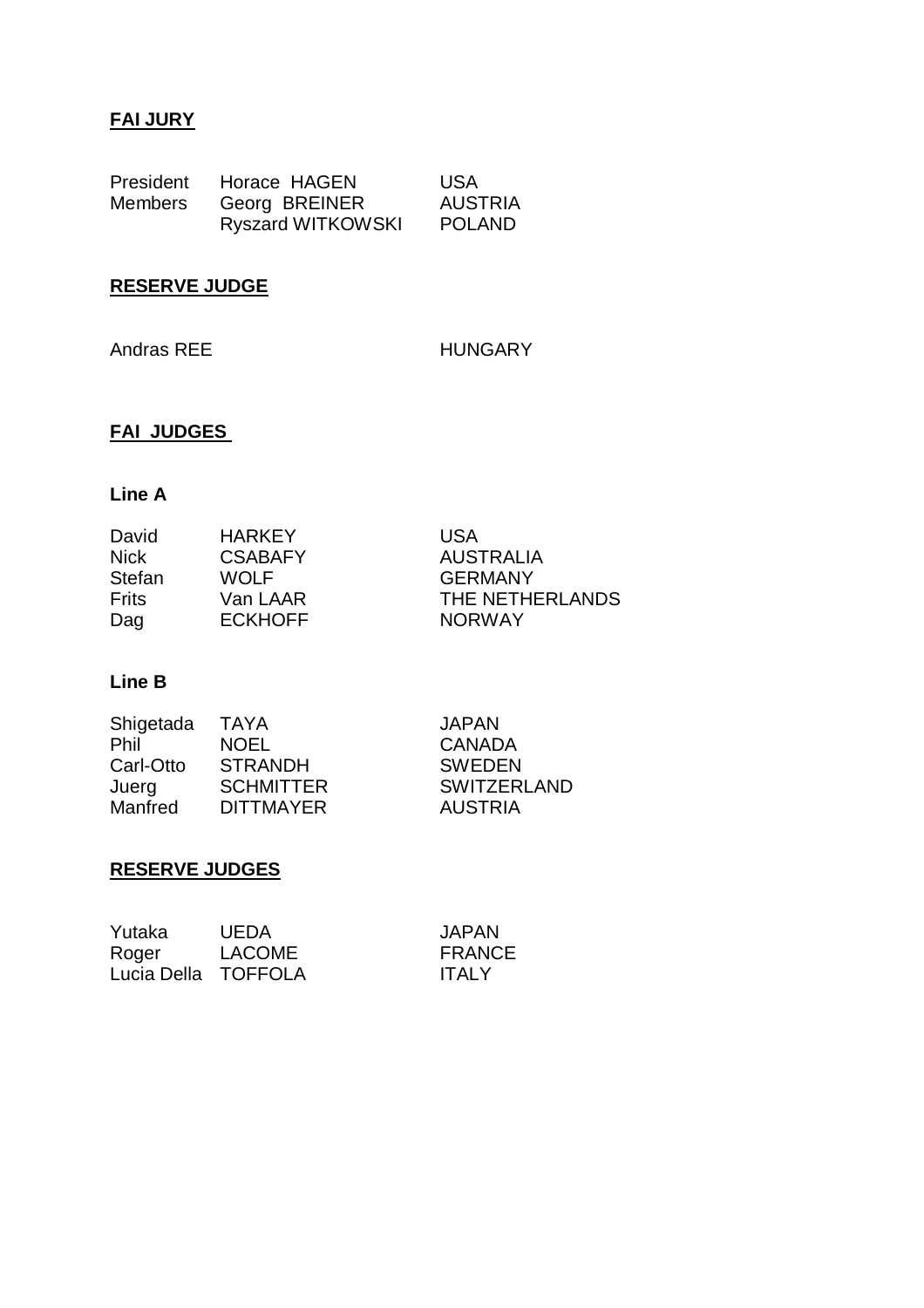# **SCHEDULE**

#### **25.07. Wednesday - 26.07. Thursday**

- Early arrival
- Unofficial practice at the airfield in Lubień Kujawski

#### **27.07. Friday**

- Arrival and registration of teams, FAI Jury and Judges
- Unofficial practice at the airfield in Lubień Kujawski
- Jury and Judges meeting with the Host of Championship

#### **28.07. Saturday**

- 08.30 15.30 Model processing
- 16.30 19.30 Opening Ceremony
- 21.00 22.30 Welcome banquet in Młyn Hotel given by the Host of Championships

#### **29.07. Sunday**

- 08.00 - 18.20 - Official practice

#### **30.07. Monday**

 $-$  08.00 - 18.20 1<sup>st</sup> round of preliminary flights

#### **31.07. Tuesday**

 $-$  08.00 - 18.20 2<sup>nd</sup> round of preliminary flights

#### **01.08. Wednesday**

 $-$  08.00 – 18.20 3<sup>rd</sup> round of preliminary flights

#### **02.08. Thursday**

 $-$  08.00 – 18.20 4<sup>th</sup> round of preliminary flights

#### **03.08. Friday**

- $08.00 10.301<sup>st</sup>$  Fly-off round
- Sightseeing tour to Torun and Ciechocinek city

#### **04.08. Saturday**

- $-$  08.00 10.30  $2^{nd}$  Fly-off round
- $-$  11.00 13.30 3<sup>rd</sup> Fly-off round
- 16.30 19.30 Prize-giving and closing ceremony
- 20.00 Farewell banquet in the ball room of the Młyn Hotel

#### **05.08. Sunday**

- Departure of participants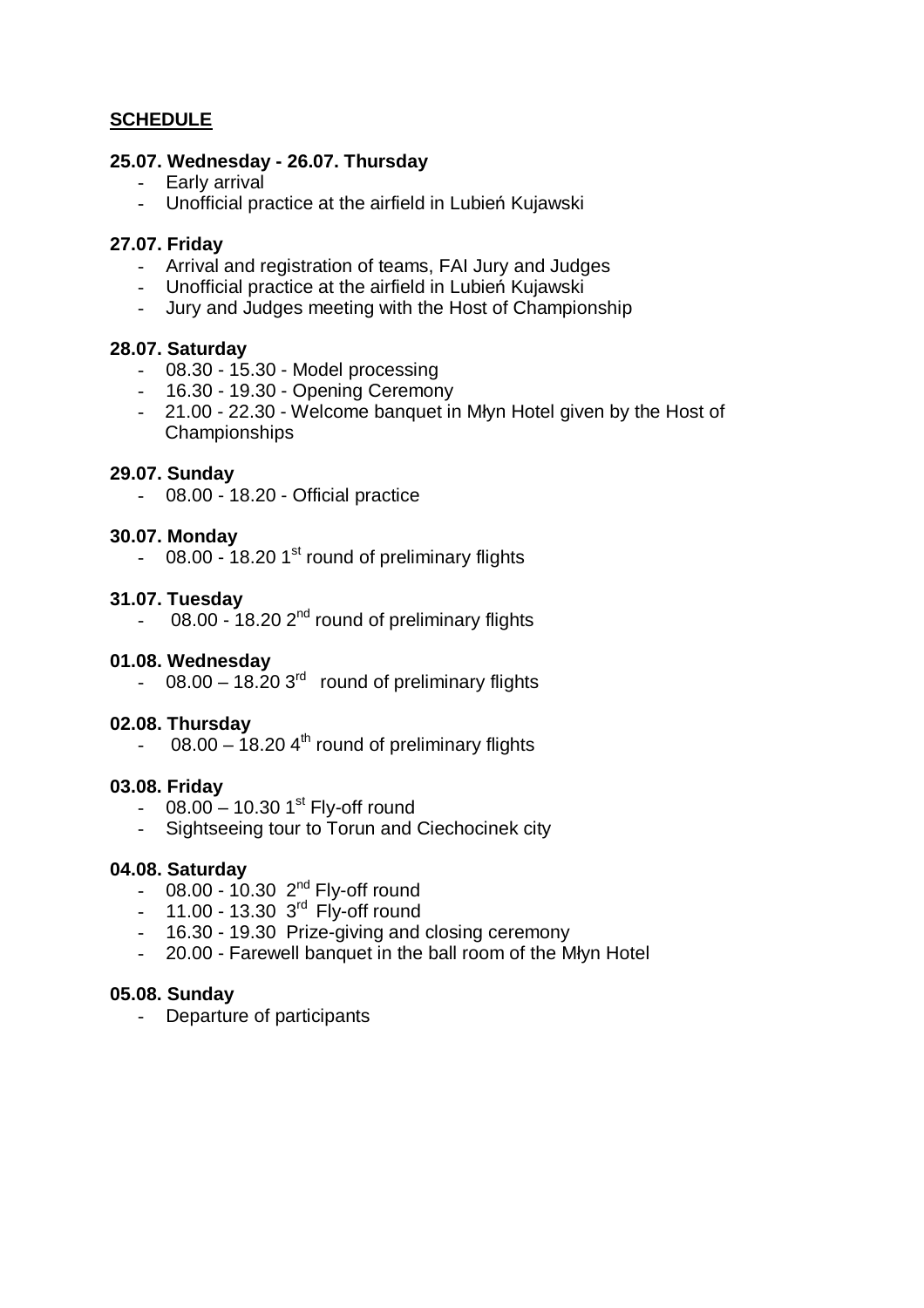# **MANAGEMENT**

| Marek   | <b>SZUFA</b>      | <b>Director</b>                   |
|---------|-------------------|-----------------------------------|
| Wiesław | <b>SZYMKOWSKI</b> | <b>Sports Director</b>            |
| Marek   | <b>KOZIŃSKI</b>   | <b>Organizing Director</b>        |
| Michał  | <b>WÓJCIK</b>     | <b>Chief of Technical Service</b> |

#### **FAI MODEL CERTIFICATES:**

Every contestant must have a valid certificate from his national federation (specified by S.C. Section 2.3.) for every model. Models without suitable marking will be marked by the organizer for 8 euro per model.

#### **PROTEST DEPOSIT:**

Protest can be made according to FAI S.C. Section B.14 with the deposit of 35 euro. If the protest is upheld the deposit will be returned.

#### **OFFICIAL LANGUAGE:**

English and Polish. English is more important especially in protest and Sporting Code managing.

# **FREQUENCIES**

The following frequencies can be used during the contest:

- 1. 35 MHz: 35,010 35,200 MHz 20 channels.
- 2. 40 MHz:
	- 40,665 MHz;
	- 40,675 MHz;
	- 40,685 MHz;
	- 40,695 MHz.
- 3. 72 MHz will be published in info Bulletin 2

# **INSURANCE:**

Citizens from EU must bring EWIC card given by their social security system, to be covered by the Polish health system. Citizens from outside of the EU should provide their own health insurance to cover illnesses and travel insurance. The organizers will provide third party insurance coverage for all pilots for model accidents involving injury to others and damage to property. The organizers are not responsible for any kind of other injury, loss, theft or damage to the persons or property. Pilots must enclose a copy of third party insurance for a model with the coverage of 3000 SDR, for the whole period of the Contest.

#### **FUEL FOR MODELS:**

Fuelling details will be enclosed in Bulletin 2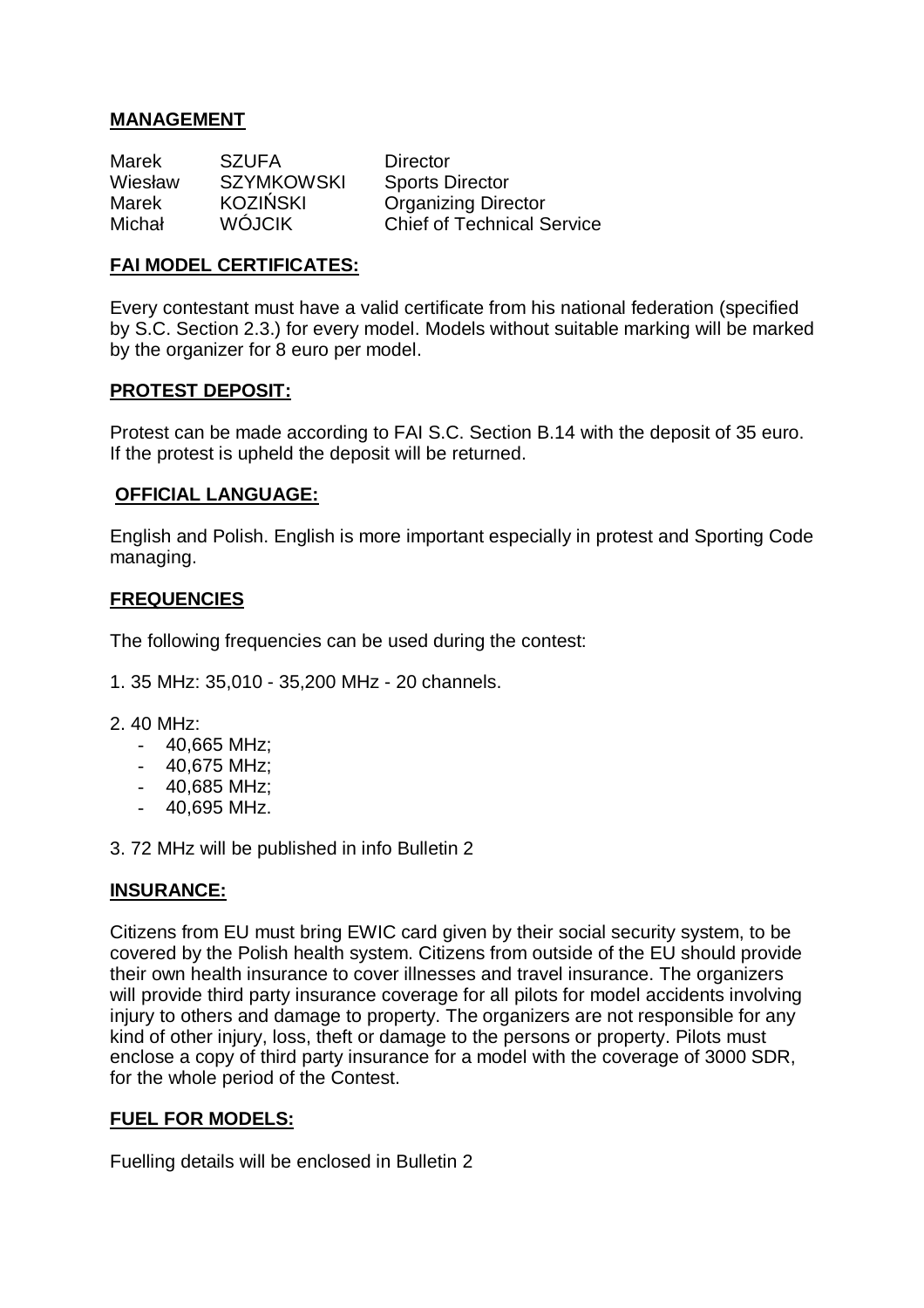# **FORMS:**

# **Preliminary entry form can be downloaded directly from the official website [www.f3c-hwc2007.w3wl.pl.](http://www.f3c-hwc2007.w3wl.pl)**

# **Application should be sent till 15.03.2007 to: [helikopter2007@w3wl.pl](mailto:helikopter2007@w3wl.pl)**

# **FEES:**

# **I. Entry fee**

| Fee                 | Cost  |
|---------------------|-------|
| <b>Competitor</b>   | 395 € |
| <b>Team Manager</b> | 395 € |
| Mechanic & Helper   | 79€   |
| Supporter           | 79 €  |

# **Competitor & Team Managers:**

This covers participation in World Championship, access to flight line, entry to opening/closing ceremony and souvenirs / gifts. It also includes additional judge fee as allowed by the FAI.

#### **Mechanic / Helper &Supporter**

This covers participation in World Championship, entry to opening/closing Ceremony and souvenirs/gifts.

# **II. Accommodation fee**

|          | Options                                                                            |       |
|----------|------------------------------------------------------------------------------------|-------|
| Category | Room type                                                                          | Cost  |
|          | Double room + breakfast<br>(cost per person per day – 44,50 €)                     | 89 €  |
| ****     | Double room + breakfast, DBE, DBM<br>(cost per person per day – 49 €)              | 98 €  |
|          | Double room + breakfast + dinner<br>(cost per person per day – 69,50 €)            | 139€  |
|          | Double room + breakfast + dinner DBE, DBM<br>(cost per person per day – 74 €)      | 148 € |
|          | Double room with sofa bed + breakfast<br>(cost per person per day – 69,50 €)       | 139€  |
|          | Double room with sofa bed + breakfast + dinner<br>(cost per person per day – 74 €) | 148 € |
|          | Double room + breakfast<br>(cost per person per day – 29 €)                        | 58 €  |
| ***      | Double room Lux + breakfast<br>(cost per person per day – 34 €)                    | 68 €  |
|          | Double room + breakfast + dinner<br>(cost per person per day – 54 €)               | 108 € |
|          | Double room Lux + breakfast + dinner<br>(cost per person per day – 59 €)           | 118€  |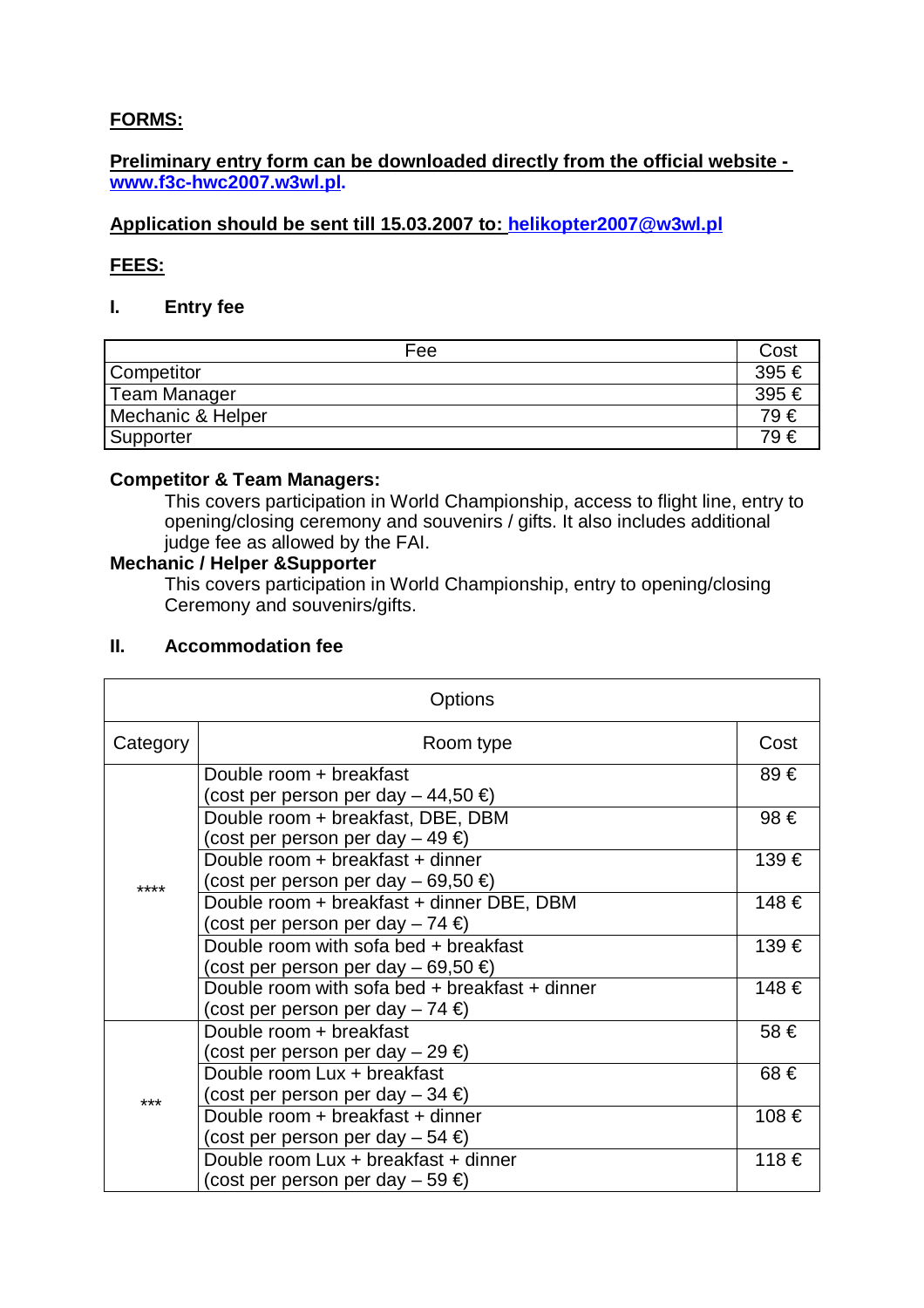|          | <b>Options</b>                                                           |          |
|----------|--------------------------------------------------------------------------|----------|
| Category | Room type                                                                | Cost     |
| $***$    | Double room + breakfast<br>(cost per person per day $-24,50 \in$ )       | 49 €     |
|          | Double room + breakfast + dinner<br>(cost per person per day $-47 \in$ ) | $94 \in$ |

Information:

\*DBE - room with 2 bed

\*DBM - room with double bed

\*LUX - room with double bed + living room

# **III. Catering fee**

| Concept          | Cost      |
|------------------|-----------|
| <b>Breakfast</b> | 12 €      |
| Lunch            | ィド<br>j t |

# **IV. Camping fee**

| Concept               | Cost per |
|-----------------------|----------|
|                       | day      |
| Adults                | $4 \in$  |
| Children (1-10 years) | $0 \in$  |
| Tent                  | $5 \in$  |
| Car                   | $0 \in$  |
| Caravan               | $5 \in$  |
| Electricity           | $3 \in$  |

# **V. Other Activities**

| Concept                            | Cost |
|------------------------------------|------|
| Banquet                            | 40 € |
| Tour to Toruń and Ciechocinek City | 45   |

# **RENT A CAR:**

Rent a car information will be enclosed to information Bulletin 2.